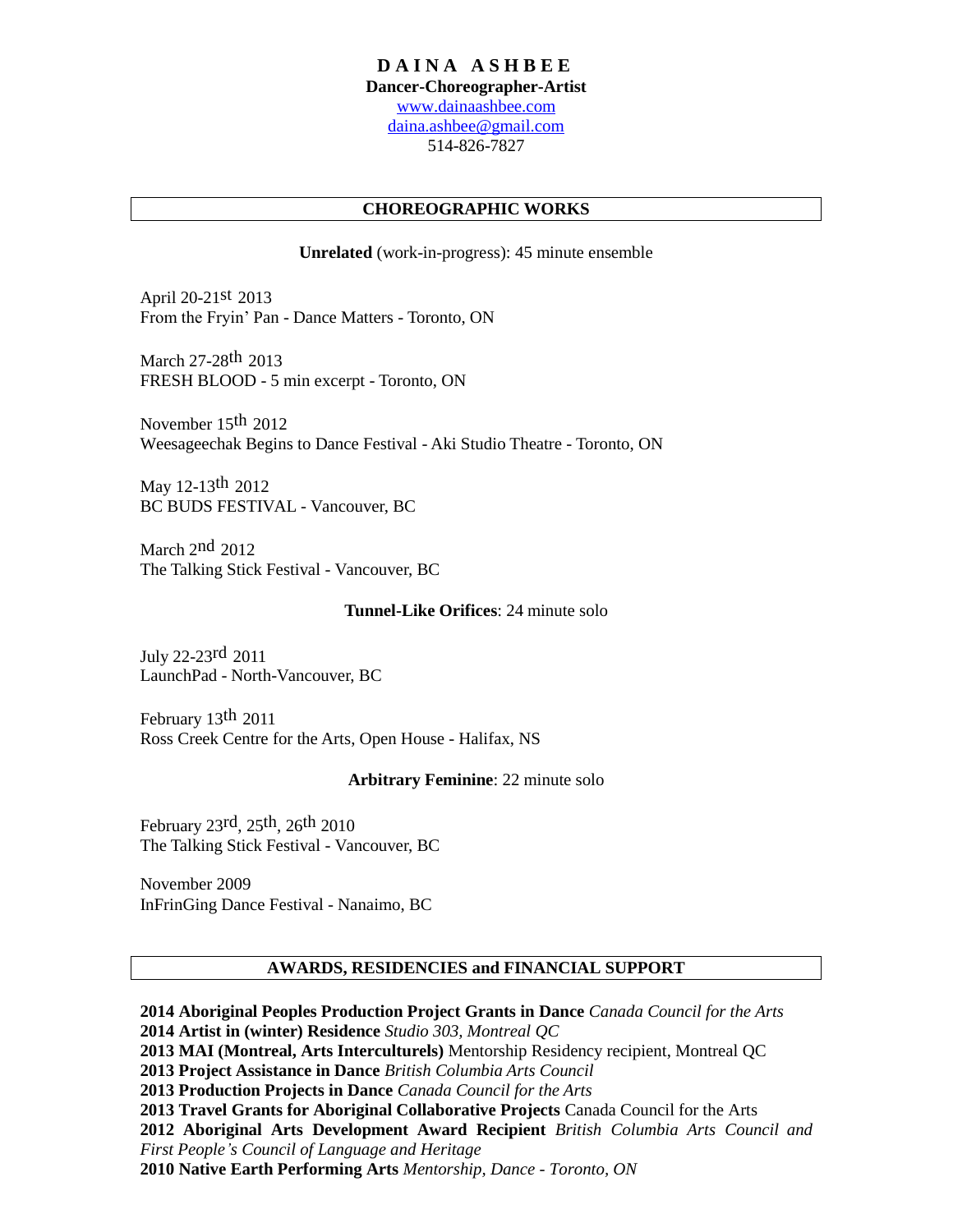**2010 Aboriginal Arts Development Award Recipient** *British Columbia Arts Council and First People's Council of Language and Heritage*

#### **FILM**

November 2013

**the the:** co-choreographer and dancer - written and directed by Tanya Lukin-Linklater - FASE Encuentro de arte y tecnología 5 - Centro Cultural Recoleta - Buenos Aires, Argentina

August 2013

**Anishnaabe Women's Connection to Water:** Dancer in a photo series and film created and photographed by Meaghan Ogilvie- Toronto, ON

October 2013 - February 2014

**Grand Mother Tongue:** 5 minute Dance on Film, Choreographer and Producer - Screened at Series 8:08: Choreographic Performance Workshop Program -Toronto, ON

May 10-11th 2013 **Grand Mother Tongue:** 5 minute Dance on Film, Choreographer and Producer - BC Buds Festival - Vancouver, BC

#### **PERFORMANCE**

February  $21<sup>st</sup> 2014$ **"Bob's Salon"** - Unit/Pitt Gallery and Battery Opera - Vancouver, BC

February  $20<sup>th</sup> 2014$ **"Witching Hour Solo"** - Unit/Pitt Gallery and Battery Opera - Vancouver, BC

November  $15^{th}$ ,  $16^{th}$ ,  $17^{th}2013$ **Artifact Traffic**, group performance and exhibition, created in collaboration with Rosy Simas - Intermedia Arts - Minneapolis, MN

November  $16<sup>th</sup>$  2013 **"seems you have to play indian, to be indian"**, duet in progress, Choreographed by Rosy Simas for Rosy Simas Dance – The Red Eye Theatre - Minneapolis, MN

September 28<sup>th</sup> 2013 **Bibliotheque Vivante-Living Library**, Montréal Arts Interculturels for ''les journées de la culture'' - Montréal, QC

June  $26^{th}$ ,  $27^{th}$ ,  $28^{th}$ ,  $29^{th}$   $2013$ **Stella (bis)** Choreography by Genevieve C. Ferron - Piss in the Pool #9 - Montréal, QC

September - October 2012

**Bob's Lounge**, created by David MacIntosh (battery opera performance) – The HopBopShop - Vancouver, BC, The Alternator Gallery - Kelowna, BC and in Kamloops, BC

November 2011 **Before7After,** Choreographed by Starr Muranko (Starrwind Dance Projects) - Vancouver BC, North Bay ON, Moose Factory ON and Kitchener ON